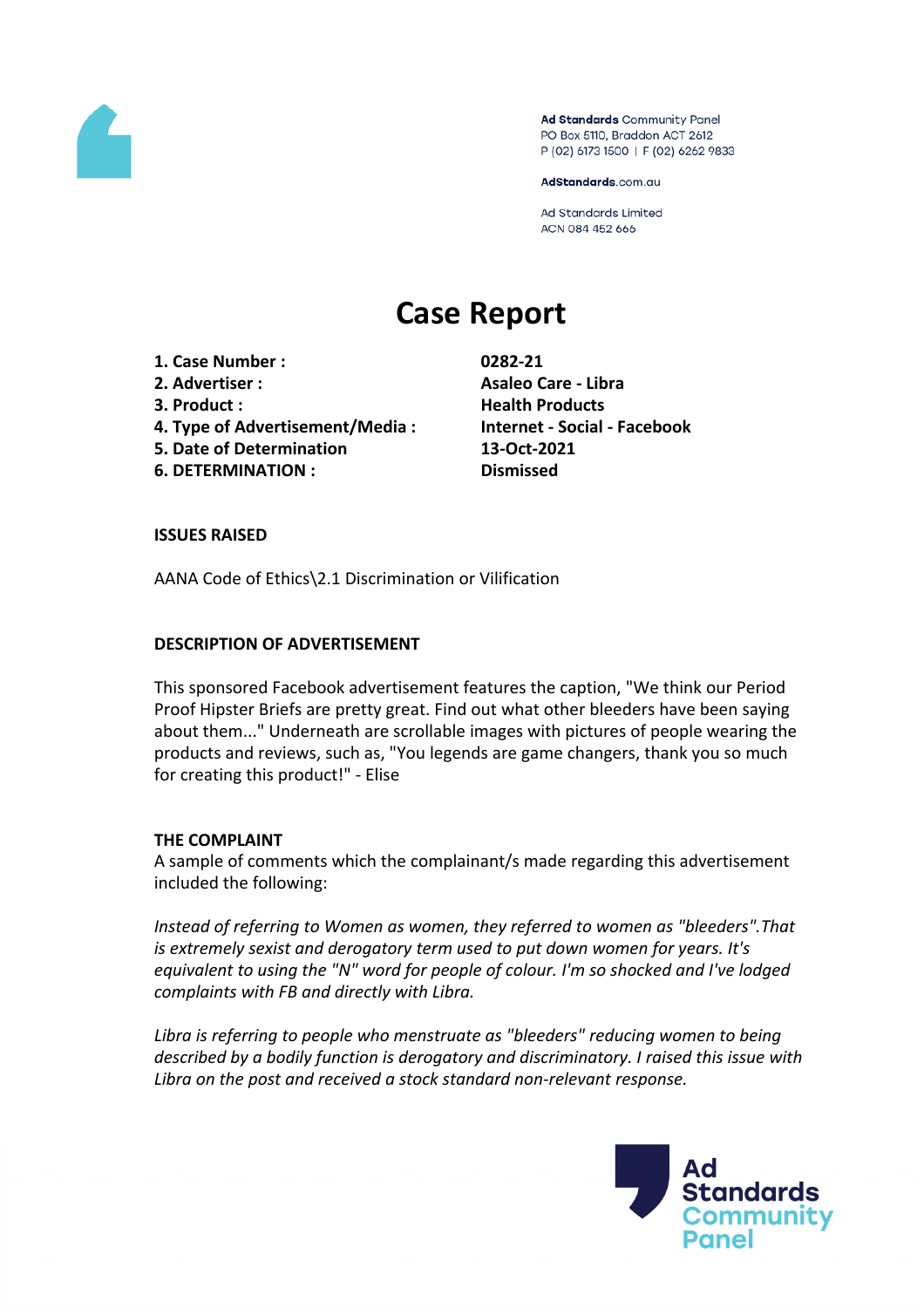

#### **THE ADVERTISER'S RESPONSE**

Comments which the advertiser made in response to the complainant/s regarding this advertisement include the following:

*Having considered the complaint and the relevant provisions of the ASA Advertising Codes of Practice (Codes), we submit that the Libra® Facebook Ad for Libra Period Proof Undies (the Facebook Ad) the subject of the complaint complies with the Codes. Accordingly, we submit that the complaint should be dismissed.*

*The complaint made to ASA specifically reference a section or part of the Codes which the Facebook Ad allegedly breaches:*

*• AANA Code of Ethics / 2.1 / Discrimination or Vilification\Gender*

#### *The Code states:*

*Advertising or Marketing Communications shall not portray people or depict material in a way which discriminates against or vilifies a person or section of the community on account of race, ethnicity, nationality, gender, age, sexual preference, religion, disability, mental illness or political belief.*

*The complaint alleges, which we deny that the Facebook Ad is oppressive to women. For example, the complainant stated, "instead of referring to Women as women, they referred to women as "bleeders". That is extremely sexist and derogatory term used to put down women for years"*

*We submit that the Facebook Ad complies with Section 2.1 of the Code. There is no imagery nor words which is discriminatory, or which is degrading or vilifies women or any person on account of race, ethnicity, nationality, gender, age, sexual preference, religion, disability, mental illness or political belief. Further, the language used is sensible, ordinary and in no way obscene.*

*Libra's strategy to break down the stigmas and taboos surrounding periods, has not waivered. Critically, it is part of Libra's brand DNA – bravely playing its part to normalise periods, breaking down the taboos of periods and menstrual blood in an inclusive way through language and or imagery.*

*Libra belief is that inclusive language acknowledges diversity, conveys respect to all people, is sensitive to differences, and promotes equitable opportunities. That inclusive language seeks to acknowledge and celebrate diversity, considering with sensitivity the experiences of all people.*

*Describing people who menstruate as "bleeders" or "menstruators" includes all people who menstruate, intended to be inclusive, acknowledging trans men and non-binary people.*

*In conclusion, having considered the complaint and the relevant provisions of the ASA Advertising Codes of Practice (Codes), we submit that the Libra® Facebook Ad for Libra*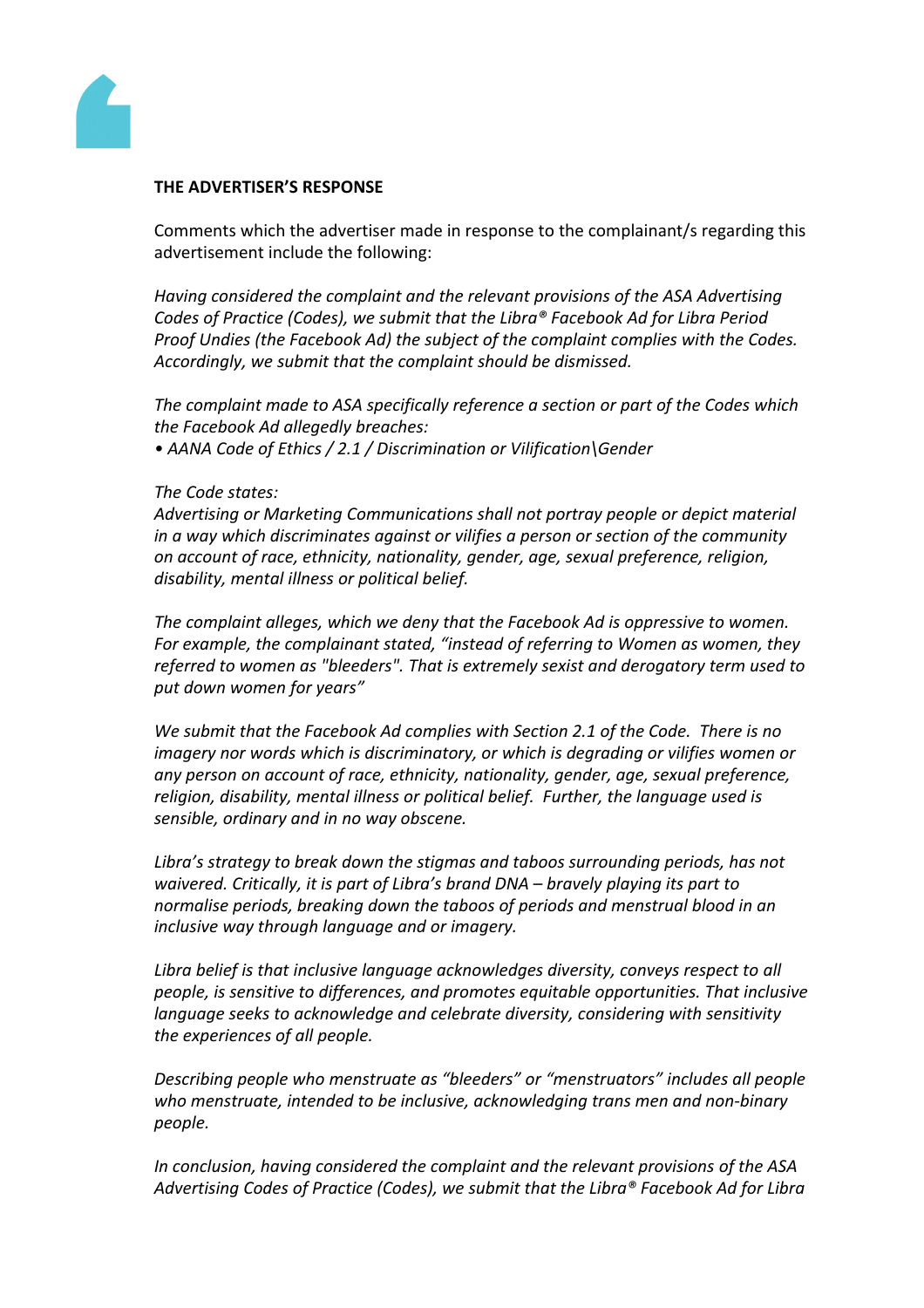

*Period Proof Undies Facebook Ad and the subject of the complaint complies with the Codes. Accordingly, we submit that the complaint should be dismissed.*

## **THE DETERMINATION**

The Ad Standards Community Panel (the "Panel") considered whether this advertisement breaches Section 2 of the AANA Code of Ethics (the "Code").

The Panel noted the complainants' concerns that the advertisement refers to women as "bleeders" which is a sexist, derogatory term used to put down women, reducing them to a bodily function.

The Panel viewed the advertisement and noted the advertiser's response.

**Section 2.1: Advertising shall not portray people or depict material in a way which discriminates against or vilifies a person or section of the community on account of race, ethnicity, nationality, gender, age, sexual preference, religion, disability, mental illness or political belief.**

The Panel noted the AANA Practice Note which provides guidance on the meaning of: Discrimination - unfair or less favourable treatment Vilification - humiliates, intimidates, incites hatred, contempt or ridicule Gender – refer to the attributes, roles, behaviours, activities, opportunities or restrictions that society considers appropriate for girls or boys, women or men. Gender is distinct from 'sex', which refers to biological difference.

The Panel noted that some viewers may object to the suggestion that the word "woman" should be avoided in order to support transgender people, as it results in (cisgender) women (once again) being removed from public discourse.

The Panel considered that some women may be offended by a suggestion that they are being reduced to a bodily function. The Panel noted the advertiser's response that the intention of using the word "bleeders" is to be inclusive of those who menstruate but do not identify as women rather than exclude them, noting that the advertisement is to target those who currently require a product for menstruation.

The Panel noted that over 99% of people that menstruate do identify as women both biologically and as their gender and considered that to identify them by a bodily function should be avoided.

Overall, however, the Panel considered that while the term "bleeders" may have the effect of identifying people by a bodily function they experience, the intention of its use is to target all individuals that menstruate and may require the use of the advertised product. The Panel considered that using such a term is representative of diversity and inclusion and is not intended to refer exclusively to women.